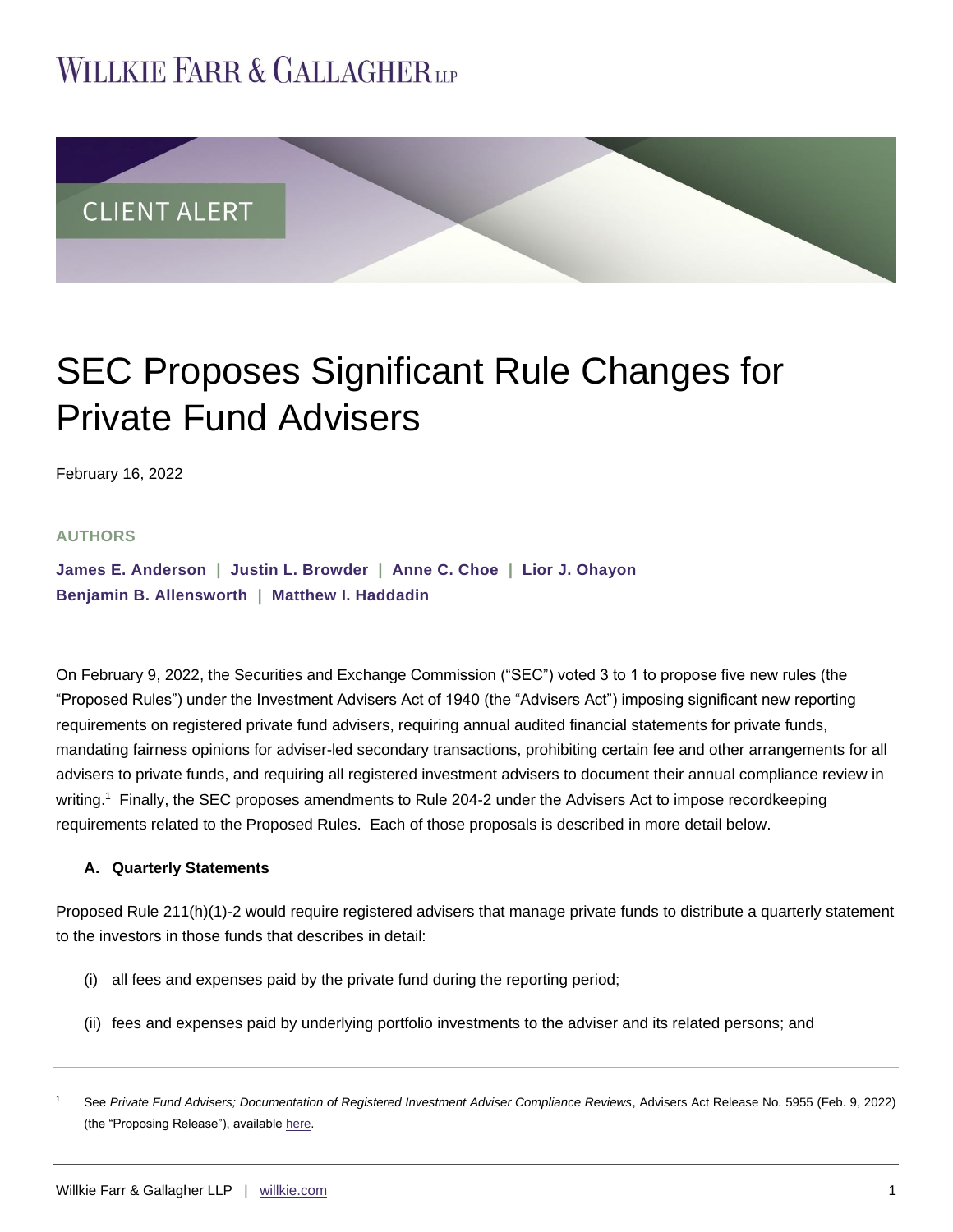(iii) performance information based on standardized metrics that differ based on whether the adviser classifies the private fund as a liquid or illiquid fund (as defined below).

As proposed, only fund-level information would be required.<sup>2</sup> Private fund advisers would not be required to provide personalized account statements showing each individual investor's fees, expenses, and performance. The SEC notes that the quarterly statement is necessary to improve the quality of information provided to private fund investors, allowing them to assess and improve the comparability of their private fund investments. The specific statement requirements include the following:

### *(i) Fees and Expenses Paid by the Private Fund*

The Proposed Rule would require private fund advisers to disclose the following information to investors in a table format:

- (i) "Adviser Compensation": A detailed accounting of all compensation, fees, and other amounts<sup>3</sup> paid to the adviser or any of its related persons<sup>4</sup> by, or allocated to, the private fund during the reporting period;
- (ii) "Fund Expenses": A detailed accounting of all fees and expenses paid by the private fund during the reporting period, other than Adviser Compensation; and
- (iii) The amount of any offsets or rebates carried forward during the reporting period to subsequent quarterly periods to reduce future payments or allocations to the adviser or its related persons.<sup>5</sup>

Proposed Rule 211(h)(1)-2(b).

Proposed Rule 211(h)(1)-2(b)(1) is designed to capture all compensation, fees, and other amounts allocated or paid to the investment adviser or any of its related persons by the fund, including, but not limited to, management, advisory, sub-advisory, or similar fees or payments, and performancebased compensation.

Proposed Rule 211(h)(1)-1 defines "related persons" to include: (i) all officers, partners, or directors (or any person performing similar functions) of the adviser; (ii) all persons directly or indirectly controlling or controlled by the adviser; (iii) all current employees (other than employees performing only clerical, administrative, support or similar functions) of the adviser; and (iv) any person under common control with the adviser. Proposed Rule 211(h)(1)-1 defines "control" consistently with Form ADV as "the power, directly or indirectly, to direct the management or policies of a person, whether through ownership of securities, by contract, or otherwise."

Proposed Rule 211(h)(1)-2(b)(3) would require advisers to disclose adviser compensation and fund expenses in the fund table both before and after the application of any offsets, rebates, or waivers. Specifically, the Proposed Rule would require an adviser to present the dollar amount of each category of adviser compensation or fund expense before and after any such reduction for the reporting period. In addition, the Proposed Rule would require advisers to disclose the amount of any offsets or rebates carried forward during the reporting period to subsequent periods to reduce future adviser compensation.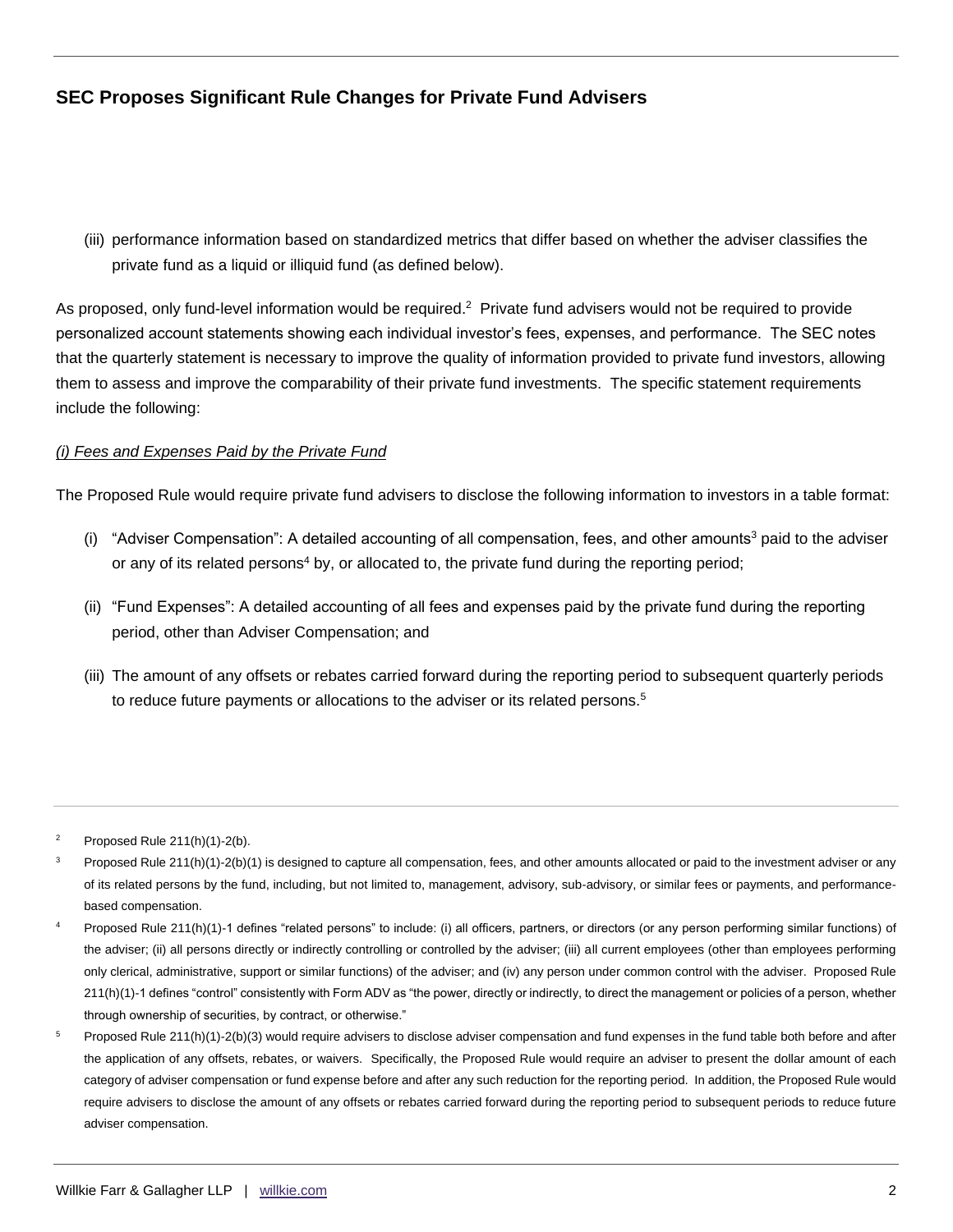The Proposed Rule is designed to capture all fund fees and expenses paid during the reporting period, including, but not limited to, organizational, accounting, legal, administration, audit, tax, due diligence, and travel expenses. For example, if a fund paid insurance premiums, administrator expenses, and audit fees during the reporting period, a general reference to "fund expenses" would not satisfy the detailed accounting requirement. Instead, an adviser would be required to separately list each specific category of expense and the corresponding dollar amount.

To the extent a Fund Expense could also be characterized as Adviser Compensation, the Proposed Rule would require advisers to disclose such payment or allocation in the quarterly statement as Adviser Compensation, not a Fund Expense. For example, certain private funds may engage the adviser or its related persons to provide services to the fund, such as consulting, legal, or back-office services. An adviser would disclose any compensation, fees, or other amounts allocated or paid by the fund for such services as part of the detailed accounting of Adviser Compensation.

The Proposed Rule would require each quarterly statement to include prominent disclosure regarding the manner in which expenses, payments, allocations, rebates, waivers, and offsets are calculated. This would generally have the effect of requiring advisers to describe, for example, the structure of, and the method used to determine, any performance-based compensation set out in the statement (*e.g.*, the distribution waterfall, if applicable) and the criteria on which each type of compensation is based (*e.g.*, whether compensation is fixed, based on performance over a certain period, or based on the value of the fund's assets). The Proposed Rule would also require cross references to the relevant sections of the private fund's organizational and offering documents that set out the calculation methodology.

#### *(ii) Fees and Expenses Paid by Covered Portfolio Investments to the Adviser*

For any "covered portfolio investment," the Proposed Rule would require advisers to disclose in a single table in the quarterly statement:

- (i) A detailed accounting of all compensation allocated to, or paid by, each covered portfolio investment during the reporting period; and
- (ii) The private fund's ownership percentage of each covered portfolio investment as of the end of the reporting period along with a brief description of the fund's investment in the covered portfolio investment.<sup>6</sup>

The Proposed Rule<sup>7</sup> defines "portfolio investment" as any entity or issuer in which the private fund has invested directly or indirectly. This captures any entity or issuer in which the private fund holds an investment, including through holding

The adviser would be required to determine the fund's ownership percentage as of the end of the reporting period. If the fund does not have an ownership interest in the covered portfolio investment, for example, if the fund has sold or completely written off its ownership interest in the covered portfolio investment during the reporting period, the adviser would be required to list zero percent as the fund's ownership percentage.

See Proposed Rule 211(h)(1)-1.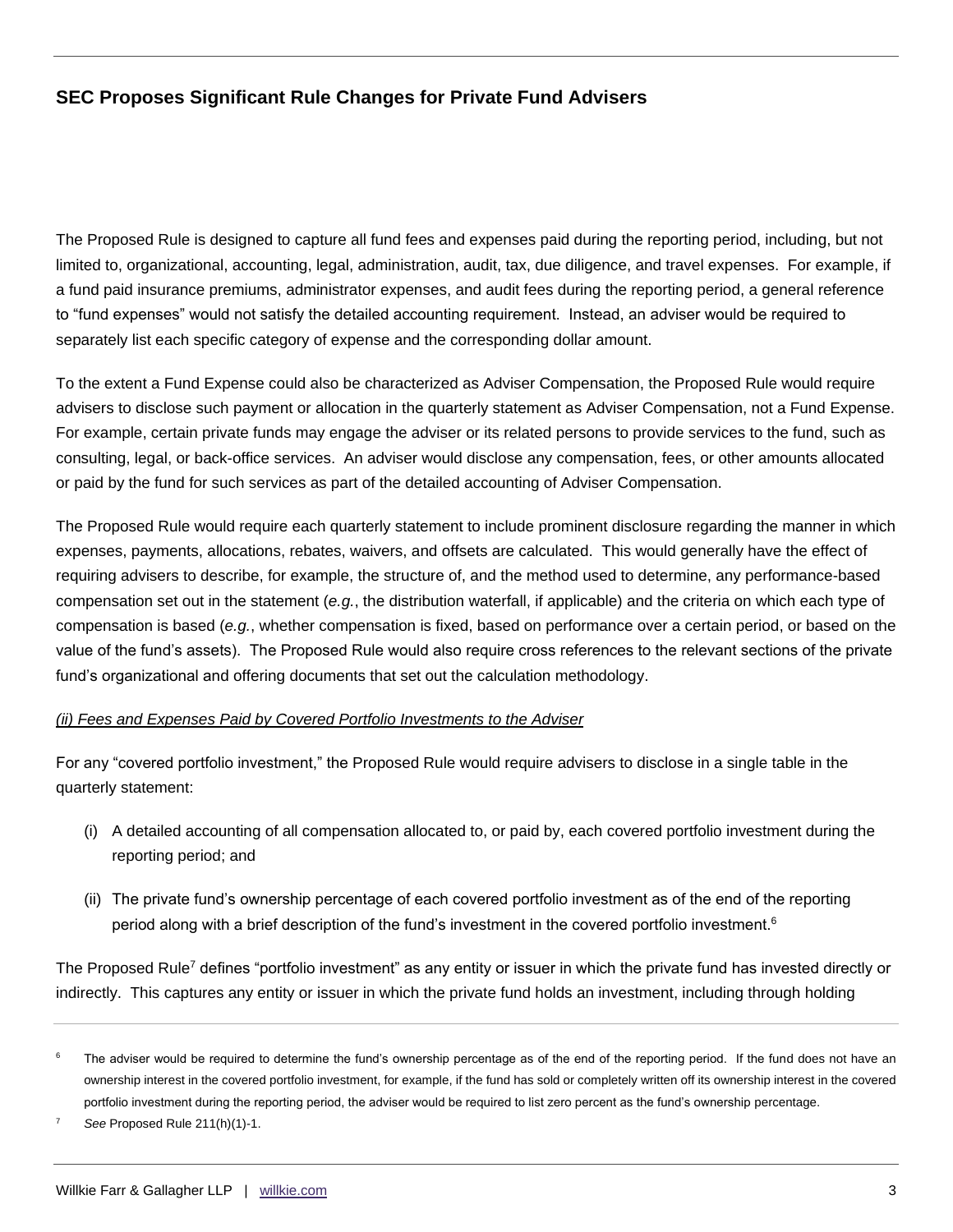companies, subsidiaries, acquisition vehicles, special purpose vehicles, and other vehicles through which investments are made or otherwise held by the private fund. As proposed, the definition could capture more than one entity or issuer with respect to any single investment made by a private fund. A "covered portfolio investment" is any "portfolio investment" that paid the investment adviser or its related persons compensation or to which such compensation was allocated during the reporting period.

The Proposed Rule<sup>8</sup> would require an adviser to consolidate the reporting for substantially similar pools of assets to the extent doing so would provide more meaningful information to the private fund's investors and would not be misleading (*e.g.*, consolidated reporting for a master-feeder structure).

The Proposed Rule specifies that the accounting should have separate line items for each category of payment that reflect the total dollar amount attributable to that category, including origination, management, consulting, monitoring, servicing, transaction, administrative, advisory, closing, disposition, directors, trustees or similar fees or payments by the covered portfolio investment to the investment adviser or any of its related persons. An adviser would be required to list the amount of portfolio investment compensation allocated or paid with respect to each covered portfolio investment both before and after the application of any offsets, rebates, or waivers.

### *(iii) Performance Information of the Private Fund*

The Proposed Rule<sup>9</sup> would require an adviser to include standardized fund performance information in each quarterly statement provided to fund investors. The disclosure requirements depend on whether the private fund is categorized as a "liquid fund" or an "illiquid fund."

The Proposed Rule<sup>10</sup> defines an "illiquid fund" as a private fund that: (i) has a limited life; (ii) does not continuously raise capital; (iii) is not required to redeem interests upon an investor's request; (iv) has as a predominant operating strategy the return of the proceeds from disposition of investments to investors; (v) has limited opportunities, if any, for investors to withdraw before termination of the fund; and (vi) does not routinely acquire (directly or indirectly) as part of its investment strategy market-traded securities and derivative instruments. The Proposed Rule<sup>11</sup> defines a "liquid fund" as any private fund that is not an illiquid fund.

<sup>10</sup> *See* Proposed Rule 211(h)(1)-1.

<sup>&</sup>lt;sup>8</sup> Proposed Rule  $211(h)(1)-2(f)$ .

Proposed Rule 211(h)(1)-2(e).

<sup>11</sup> *See* Proposed Rule 211(h)(1)-1.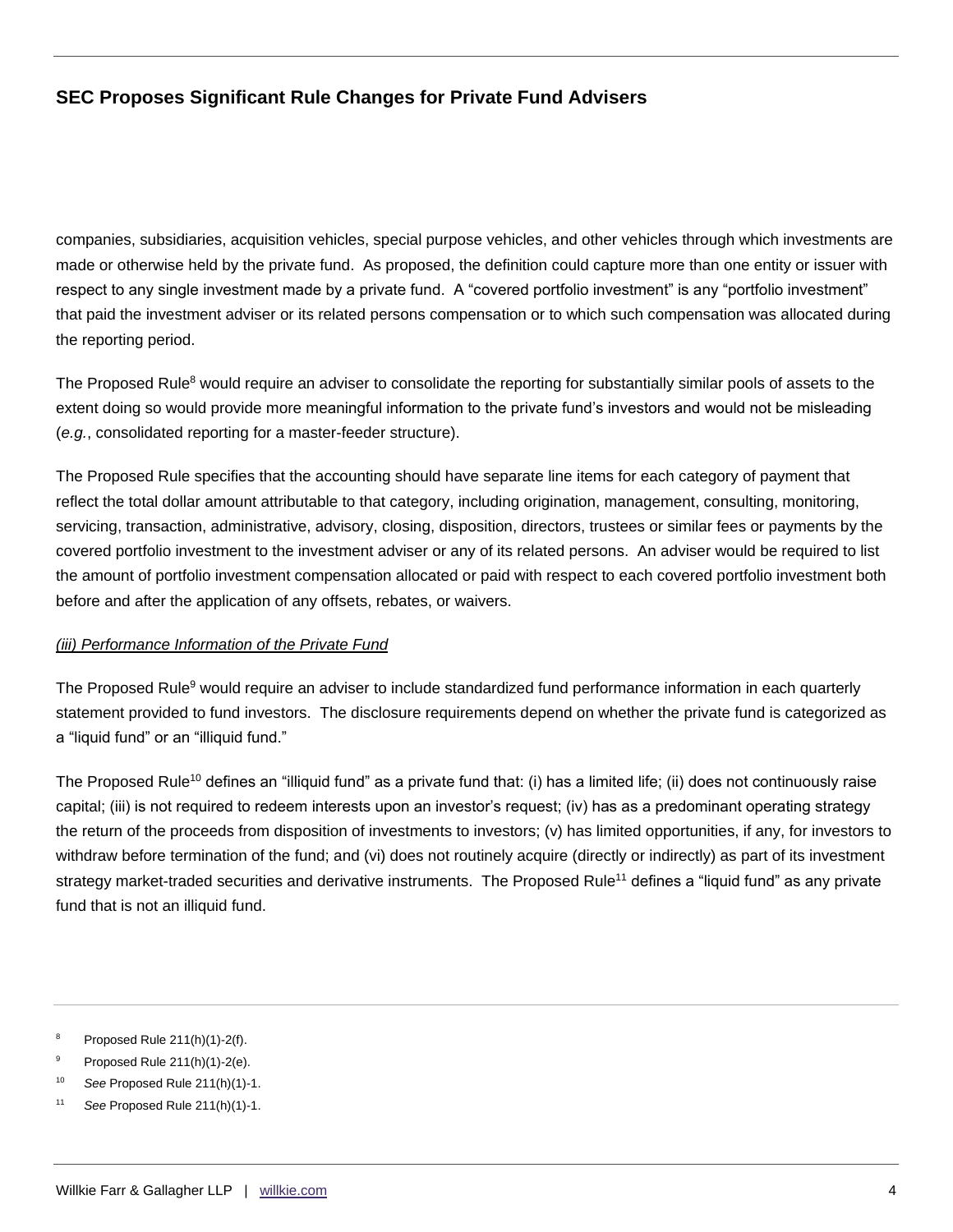For illiquid private funds,<sup>12</sup> an adviser would be required to disclose the following performance measures in the quarterly statement, shown since inception of the illiquid fund and through the end of the quarter covered by the quarterly statement, and computed *without* the impact of any fund-level subscription facilities:<sup>13</sup>

- (i) Gross internal rate of return<sup>14</sup> and gross multiple of invested capital<sup>15</sup> for the illiquid fund;
- (ii) Net internal rate of return and net multiple of invested capital for the illiquid fund; and
- (iii) Gross internal rate of return and gross multiple of invested capital for the realized and unrealized portions of the illiquid fund's portfolio, with the realized and unrealized performance shown separately.<sup>16</sup>

For illiquid private funds, an adviser would also be required to provide investors with a "statement of contributions and distributions," which must include:

- (iv) All capital inflows the private fund received from investors and all capital outflows the private fund distributed to investors since the private fund's inception, with the value and date of each inflow and outflow; and
- (v) The net asset value of the private fund as of the end of the reporting period covered by the quarterly statement.

For liquid private funds,<sup>17</sup> an adviser would be required to disclose the liquid fund's annual net total returns for each calendar year since the fund's inception. In addition, the adviser would be required to show the liquid fund's average annual net total returns over the one-, five-, and ten- calendar year periods. Finally, the adviser would be required to

 $12$  Proposed Rule 211(h)(1)-2(e)(2)(b).

<sup>&</sup>lt;sup>13</sup> The Proposed Rule would require advisers to calculate performance measures for each illiquid fund as if the private fund called investor capital, rather than drawing down on fund-level subscription facilities. Proposed Rule 211(h)(1)-1 defines "fund-level subscription facilities" as any subscription facilities, subscription line financing, capital call facilities, capital commitment facilities, bridge lines, or other indebtedness incurred by the private fund that is secured by the unfunded capital commitments of the private fund's investors. The SEC notes that an adviser showing performance with the impact of subscription facilities could mislead investors because that method of calculation would artificially increase performance metrics.

<sup>&</sup>lt;sup>14</sup> Proposed Rule 211(h)(1)-1 defines "internal rate of return" as the discount rate that causes the net present value of all cash flows throughout the life of the private fund to be equal to zero.

<sup>&</sup>lt;sup>15</sup> Proposed Rule 211(h)(1)-1 defines "multiple of invested capital" as (i) the sum of: (A) the unrealized value of the illiquid fund; and (B) the value of all distributions made by the illiquid fund; (ii) divided by the total capital contributed to the illiquid fund by its investors.

<sup>&</sup>lt;sup>16</sup> Net returns for the separate realized and unrealized portions of an illiquid fund's portfolio are not required because the SEC acknowledges that calculating these net returns could involve complex and potentially subjective assumptions regarding the allocation of fund-level fees and expenses.

 $17$  Proposed Rule 211(h)(1)-2(e)(2)(a).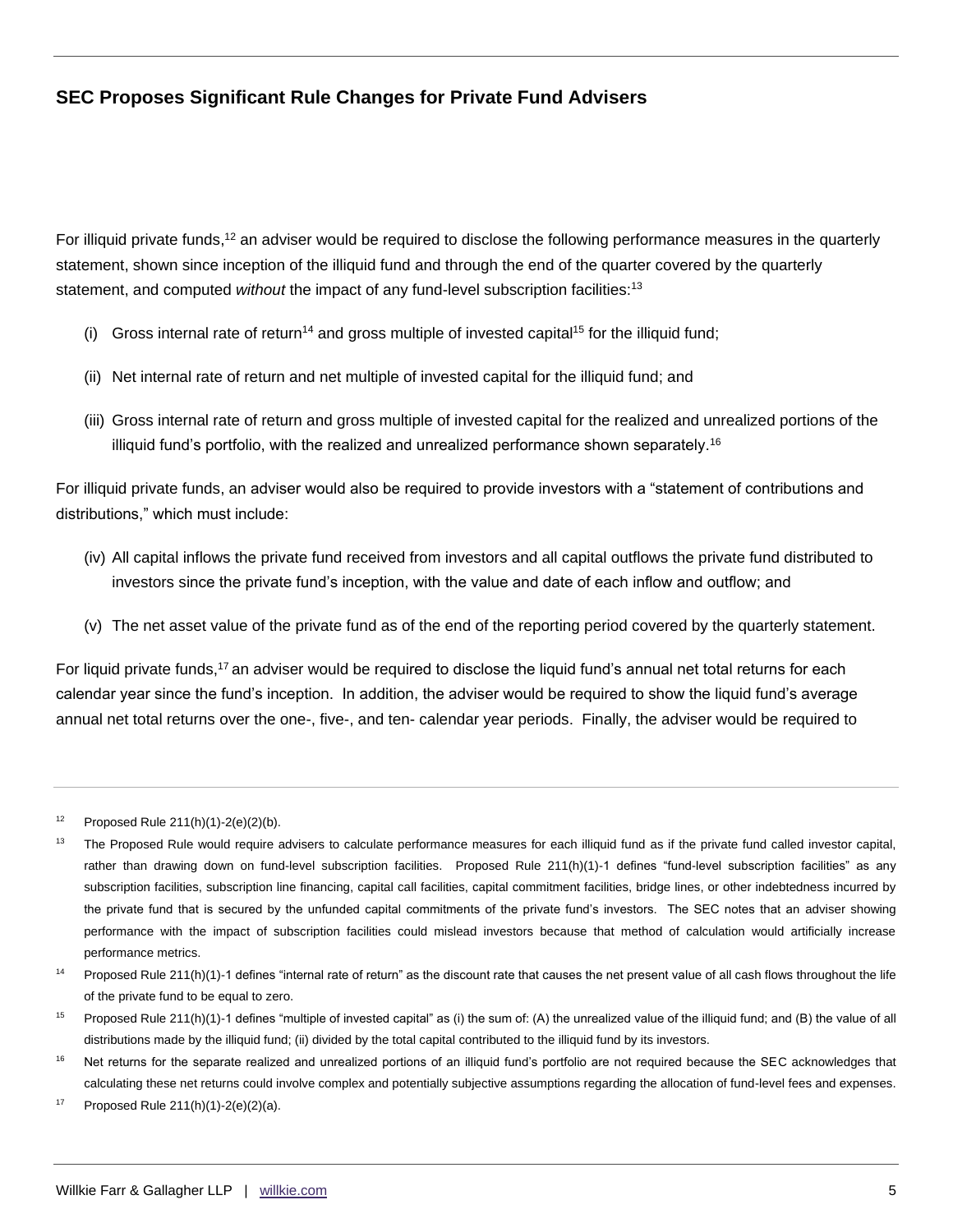show the liquid fund's cumulative net total return for the current calendar year as of the end of the most recent calendar quarter covered by the quarterly statement.

To the extent quarter-end numbers are not available at the time of distribution of the quarterly statement, an adviser would be required to include performance measures through the most recent practicable date, which the Proposing Release indicates would be through the end of the quarter immediately preceding the quarter covered by the quarterly statement.

The Proposed Rule would require an adviser to display the different categories of required performance information with equal prominence and to include prominent disclosure of the criteria used and assumptions made in calculating the performance.

An adviser would remain free to include other performance metrics in the quarterly statement as long as the quarterly statement presents the performance metrics prescribed by the Proposed Rule and complies with the other requirements in the Proposed Rule. Although the quarterly statement required by the Proposed Rule would not be an "advertisement" under Rule 206(4)-1 under the Advisers Act (the "Marketing Rule"),<sup>18</sup> an adviser that offers new or additional investment advisory services with regard to securities in the quarterly statement would need to consider whether such information would be subject to the Marketing Rule. The quarterly statement would also be subject to the anti-fraud provisions of the Federal securities laws.<sup>19</sup>

### *Timing of Quarterly Statement Distributions*

Proposed Rule 211(h)(1)-2 would require the private fund adviser to distribute the quarterly statement to the private fund's investors within 45 days after each calendar quarter end, unless a quarterly statement that complies with the Proposed Rule is prepared and distributed by another person. For a newly formed private fund, the Proposed Rule would require a quarterly statement to be prepared and distributed beginning after the fund's second full calendar quarter of generating operating results.

#### **B. Annual Audited Financial Statements**

Proposed Rule 206(4)-10 would require registered advisers that manage private funds to obtain annual financial statement audits from independent public accountants for the private funds they advise. A liquidation audit also would be required. As a practical matter, most private fund advisers already largely follow the approach mandated by the Proposed Rule to comply with the requirements of Rule 206(4)-2 under the Advisers Act (the "Custody Rule").

<sup>&</sup>lt;sup>18</sup> Proposing Release at 58.

<sup>19</sup> *See, e.g.*, Section 206 of the Advisers Act, Section 17(a) of the Securities Act of 1933, and Section 10(b) of the Securities Exchange Act of 1934, to the extent applicable.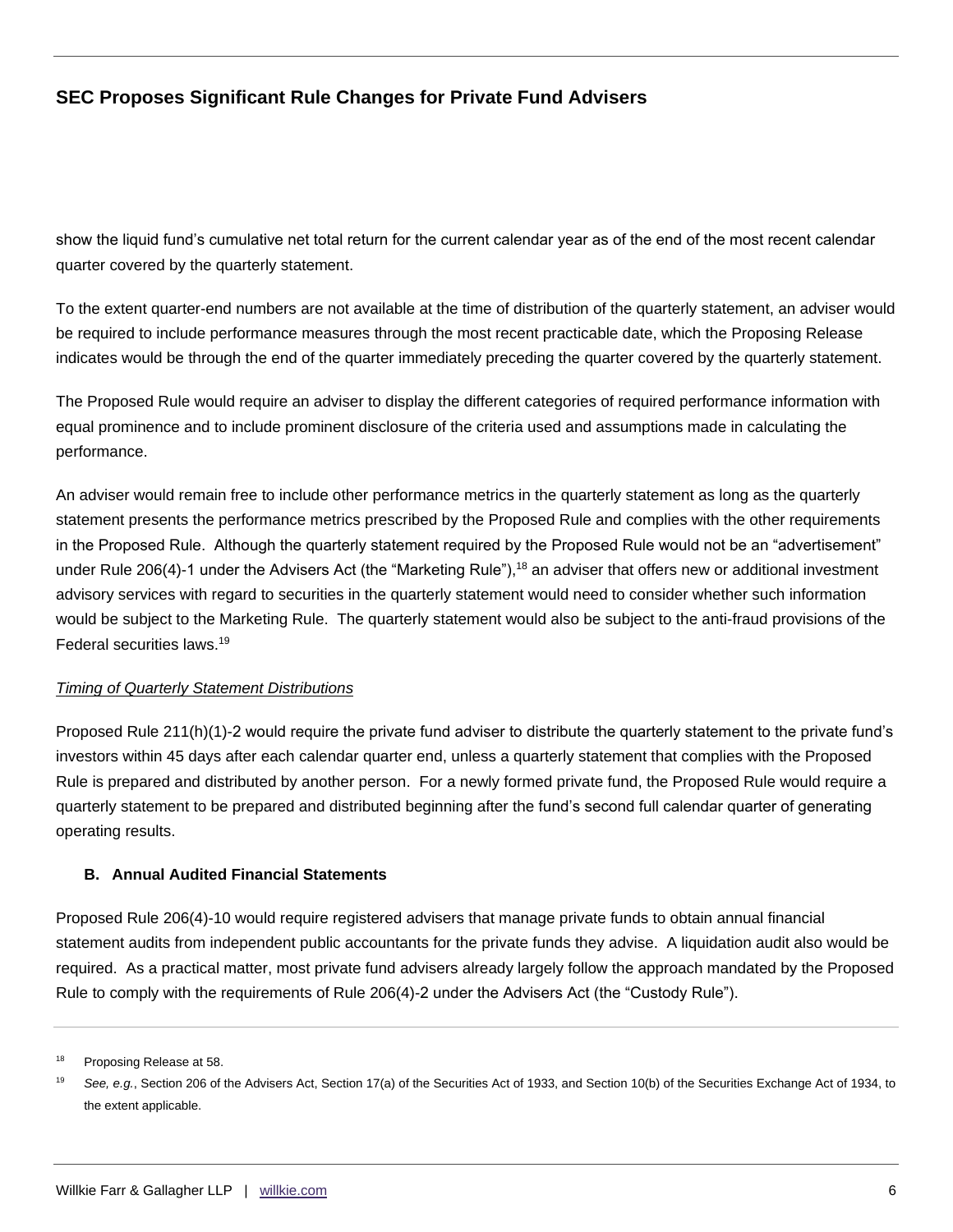The Proposed Rule<sup>20</sup> would require a fund's audited financial statements to be distributed to current investors "promptly" after the completion of the audit. The SEC notes that a 120-day time period is generally appropriate to allow for the delivery of audited financial statements to investors, but the SEC has proposed that the financial statements be distributed "promptly" rather than by a specific deadline so as to provide some timing flexibility. For example, the Proposing Release indicates that preparing audited financial statements in some arrangements, such as fund of funds arrangements, might require reliance on third parties, which could cause an adviser to fail to meet a specific distribution timing requirement regardless of actions it takes to meet such a requirement. $21$ 

The Proposed Rule would require the accountant performing a private fund audit to meet the standards of independence described in Rule 2-01(b) and (c) of Regulation S-X, and generally would require the audited financial statements to be prepared in accordance with U.S. GAAP. Financial statements of private funds organized under non-U.S. law, or that have a general partner or other manager with a principal place of business outside the U.S., would be required to contain information substantially similar to statements prepared in accordance with U.S. GAAP and any material differences would be required to be reconciled to U.S. GAAP.<sup>22</sup>

The Proposed Rule<sup>23</sup> would require an adviser to enter into, or cause the private fund to enter into, a written agreement with the independent public accountant performing the audit to notify the SEC (i) promptly upon issuing an audit report to the private fund that contains a modified opinion and (ii) within four business days of resignation or dismissal from, or other termination of, the engagement, or upon removing itself or being removed from consideration for being reappointed. Notably, the Custody Rule does not include this SEC notification requirement for an adviser that relies on the fund audit provision to satisfy the surprise examination requirement. This notification would be provided directly to the SEC's Division of Examinations.

For a fund that the adviser does not control and that is neither controlled by nor under common control with the adviser (e.g., where an unaffiliated sub-adviser advises the fund), an adviser would need to take all reasonable steps to cause the fund to undergo an audit that would meet the elements of the Proposed Rule. $^{24}$ 

- <sup>21</sup> Proposing Release at 108.
- $22$  Proposed Rule 206(4)-10(c) and (d).
- <sup>23</sup> Proposed Rule  $206(4)-10(e)$ .
- $24$  Proposed Rule 206(4)-10(f).

<sup>&</sup>lt;sup>20</sup> Proposed Rule  $206(4)$ -10(d).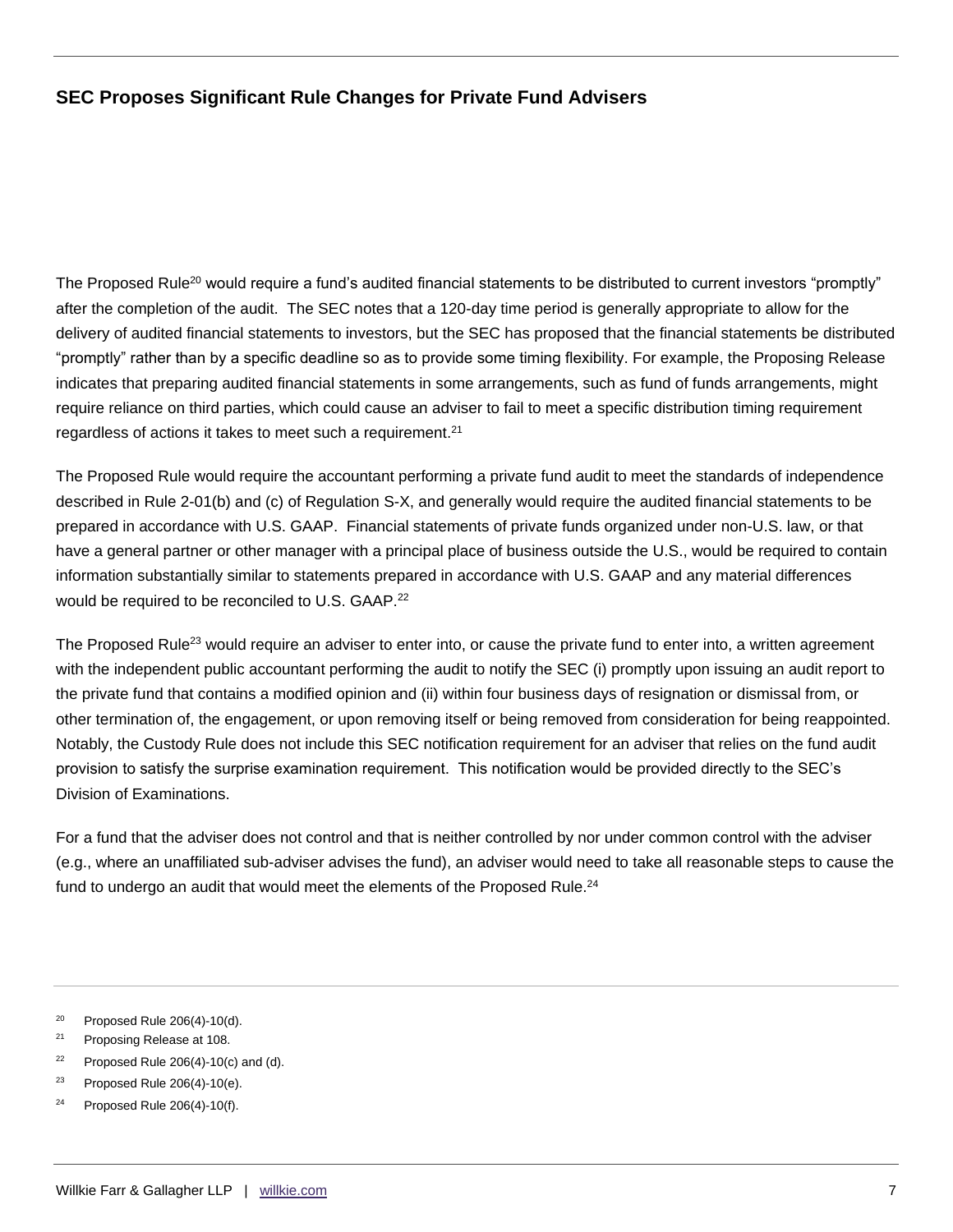#### **C. Fairness Opinion for Adviser-Led Secondary Transactions**

Proposed Rule 211(h)(2)-2 would require an adviser to obtain a fairness opinion in connection with certain adviser-led secondary transactions. The Proposed Rule<sup>25</sup> defines "adviser-led secondary transactions" as transactions initiated by the investment adviser or any of its related persons that offer the private fund's investors the choice to: (i) sell all or a portion of their interests in the private fund; or (ii) convert or exchange all or a portion of their interests in the private fund for interests in another vehicle advised by the adviser or any of its related persons.<sup>26</sup>

The opinion would need to state that "the price being offered to the private fund for any assets being sold as part of an adviser-led secondary transaction is fair." The proposal would require advisers to distribute the opinion and written summary to investors prior to the closing of the transaction.

To comply with the Proposed Rule, the fairness opinion must be issued by an "independent opinion provider," which is an entity that (i) provides fairness opinions in the ordinary course of its business and (ii) is not a related person of the adviser. The ordinary course of business requirement would largely correspond to persons with the expertise to value illiquid and esoteric assets based on relevant criteria. The Proposed Rule also would require the adviser to prepare and distribute to private fund investors a summary of any material business relationships the adviser or any of its related persons has, or has had within the past two years, with the independent opinion provider. The fairness opinion and the summary of any material business relationship must be provided prior to the closing of the adviser-led secondary transaction.

### **D. Prohibitions Related to Fees, Expenses and Other Practices**

Proposed Rule 211(h)(2)-1 would prohibit an investment adviser to a private fund (including exempt reporting investment advisers, state-registered investment advisers and those not registered with the SEC), directly or indirectly, from engaging in certain activities with respect to the private fund or any investor in that private fund, even if the private fund's governing documents permit these activities or if the adviser discloses the practices. The SEC believes that these prohibitions are necessary "given the lack of governance mechanisms that would help check overreaching by private fund advisers."<sup>27</sup> Specific prohibitions include charging a private fund or portfolio investment for:

<sup>25</sup> *See* Proposed Rule 211(h)(1)-1.

<sup>&</sup>lt;sup>26</sup> The SEC indicated that it generally considers a transaction to be initiated by the adviser if the adviser commences a process, or causes one or more other persons to commence a process, that is designed to offer private fund investors the option to obtain liquidity for their private fund interests. Adviser-led secondary transactions would include secondary transactions where a fund is selling one or more assets to another vehicle managed by the adviser or related persons, if investors have the option either to obtain liquidity through a sale of their interests in the fund or to roll all or a portion of their interests into the other vehicle.

<sup>27</sup> Proposing Release at 133.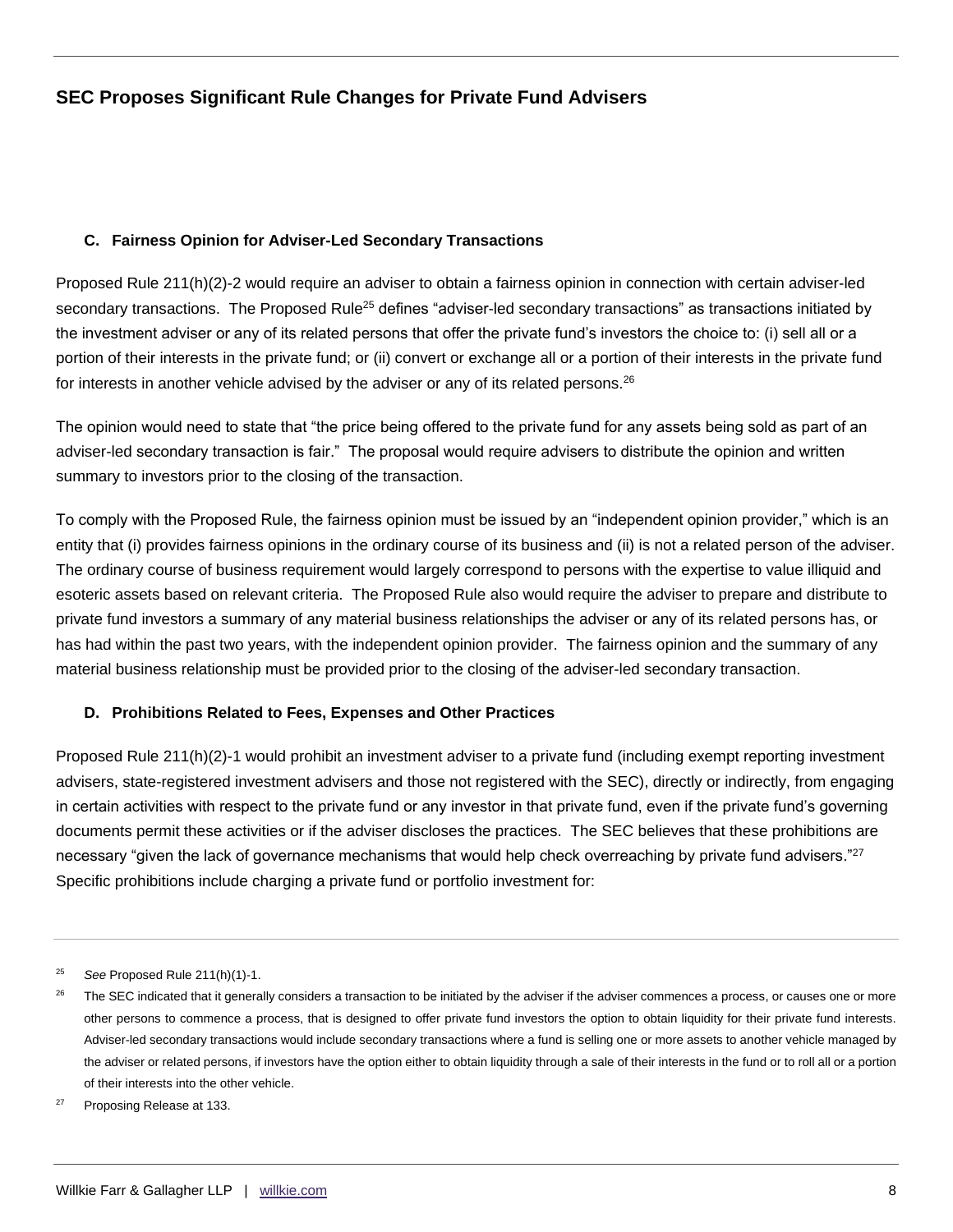- (i) accelerated monitoring fees or other fees for services that the investment adviser does not, or does not reasonably expect to, provide to a portfolio investment;<sup>28</sup>
- (ii) fees or expenses associated with an examination or investigation of the adviser or its related persons by governmental or regulatory authorities;
- (iii) regulatory or compliance expenses or fees of the adviser or its related persons;<sup>29</sup> or
- (iv) fees and expenses related to a portfolio investment on a non-pro rata<sup>30</sup> basis when multiple private funds and other clients advised by the adviser or its related persons have invested (or propose to invest) in the same portfolio investment;<sup>31</sup>

The Proposed Rule also would prohibit other financial arrangements between an adviser and the private funds it manages, including the following:

- (v) Reducing the amount of any adviser clawback<sup>32</sup> by the amount of certain taxes;<sup>33</sup>
- (vi) Seeking reimbursement, indemnification, exculpation, or limitation of its liability by the private fund or its investors for a breach of fiduciary duty, willful misfeasance, bad faith, negligence,<sup>34</sup> or recklessness in providing services to the private fund; and
- <sup>28</sup> The Proposed Rule would not prohibit an adviser from receiving payments in advance for services that it reasonably expects to provide to the portfolio investment in the future.
- <sup>29</sup> The SEC highlights that certain private fund advisers use a pass-through expense model where the fund pays for these types of fees and expenses. The Proposed Rule would require advisers that pass on these types of fees and expenses to restructure their pass-through expense model.
- <sup>30</sup> The term "pro rata" is not defined under Proposed Rule 211(h)(1)-1, but the SEC has asked for comment on whether "pro rata" should be determined based on each client's ownership (or anticipated ownership) of the portfolio investment.
- <sup>31</sup> This requirement would apply to fees and expenses attributable to both consummated and unconsummated investments (*e.g.*, broken deal fees and expenses). If more than one fund would have participated in an investment that resulted in broken deal expenses, the SEC is of the view that all of the funds, including a co-investment vehicle, should bear their pro rata share of those expenses.
- $32$  Proposed Rule 211(h)(1)-1 defines "adviser clawback" as any obligation of the adviser, its related persons, or their respective owners or interest holders to restore or otherwise return performance-based compensation to the private fund pursuant to the private fund's governing agreements.
- <sup>33</sup> The Proposed Release identifies that an adviser would be prohibited from reducing the amount of any adviser clawback "by actual, potential, or hypothetical taxes applicable to the adviser, its related persons, or their respective owners or interest holders." (Proposing Release at 144).
- <sup>34</sup> Prohibiting adviser exculpation and indemnification for ordinary negligence is a significant departure from the industry standard of providing adviser exculpation and indemnification except in instances of gross negligence. Notably, investors would not be able to consent to waive these prohibitions.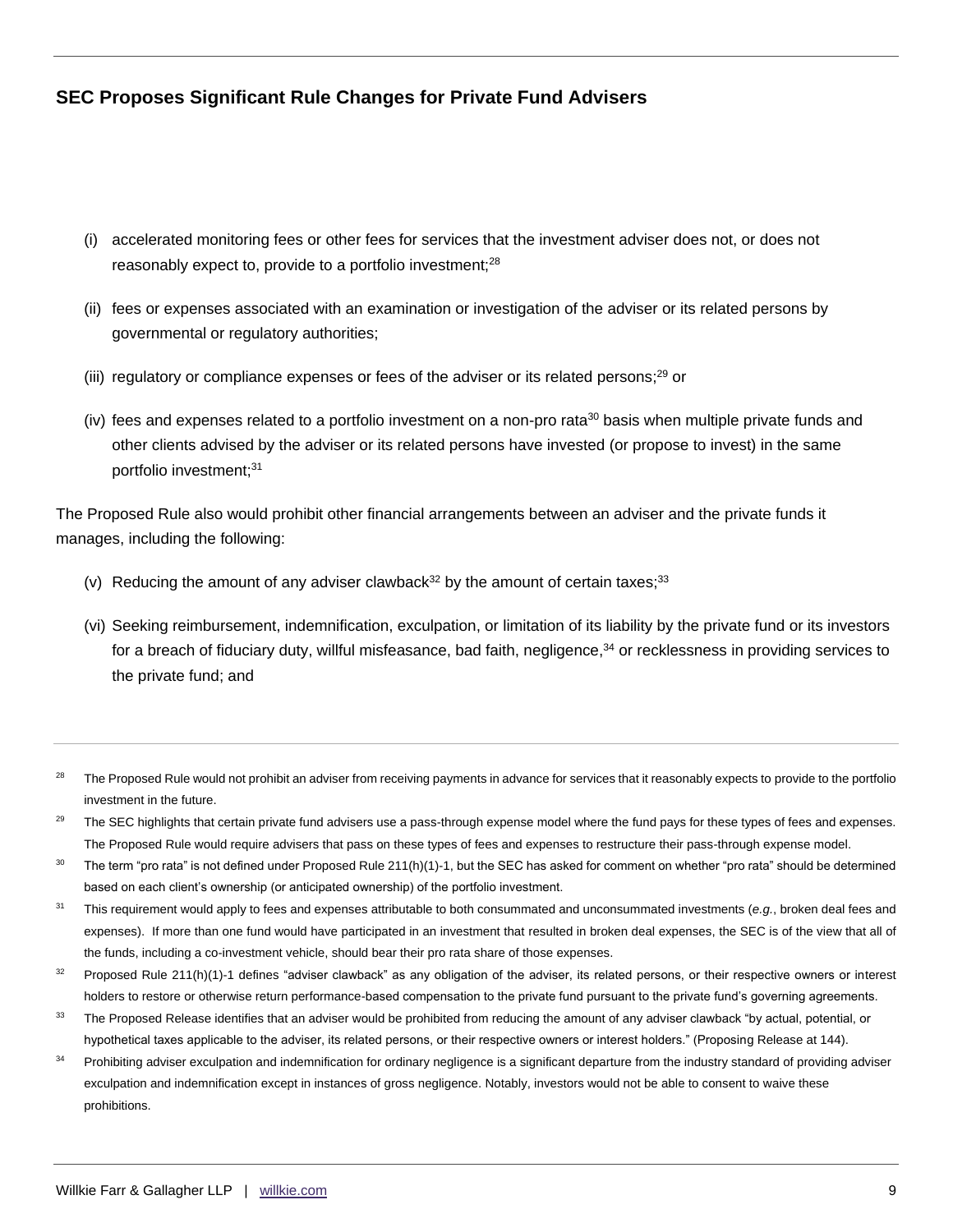(vii) Borrowing money, securities, or other fund assets, or receiving an extension of credit, from a private fund client.

Proposed Rule 211(h)(2)-3 would prohibit all private fund advisers (including exempt reporting investment advisers, stateregistered investment advisers and investment advisers not registered with the SEC) from providing preferential terms to certain investors in a private fund, or a substantially similar pool of assets,<sup>35</sup> regarding redemption rights and information about portfolio holdings or exposures if the adviser reasonably expects those terms to have a material, negative effect on other investors. The Proposed Rule would prohibit advisers from providing any other preferential treatment to private fund investors unless advisers disclose such treatment to current and prospective investors in the private fund.<sup>36</sup> The Proposed Rule is designed to protect investors by preventing advisers from providing special redemption rights and transparency into fund holdings when these terms can have a material negative effect on other investors.

Under the Proposed Rule, an adviser would need to describe specifically the preferential treatment to convey its relevance. For example, if an adviser provides an investor with lower fee terms in exchange for a significantly higher capital commitment than paid by others, the SEC staff indicated in the Proposing Release that it does not believe that mere disclosure that some investors pay a lower fee is specific enough, rather an adviser must describe the lower fee terms, including the applicable rate (or range of rates if multiple investors pay such lower fees), to provide sufficient information under the Proposed Rule. An adviser could comply with this disclosure requirement by providing copies of side letters or providing a written summary of the preferential terms provided to other investors, so long as the summary specifically describes the preferential treatment.

### **E. Annual Compliance Review**

The SEC proposed amendments to Rule 206(4)-7 under the Advisers Act (the "Compliance Rule"). Proposed Rule 206(4)- 7(b) would require all SEC registered investment advisers, including those that do not manage private funds, to document the annual review of their compliance policies and procedures in writing.

The Compliance Rule currently requires advisers to review, no less frequently than annually, the adequacy of their compliance policies and procedures and the effectiveness of their implementation. The annual review should consider any compliance matters that arose during the previous year, any changes in the business activities of the adviser or its

 $35$  Proposed Rule 211(h)(1)-1 defines "substantially similar pool of assets" as a pooled investment vehicle (other than an investment company registered under the Investment Company Act of 1940 or a company that elects to be regulated as such) with investment policies, objectives, or strategies substantially similar to those of the private fund managed by the adviser or its related persons. The Proposing Release indicates that a "substantially similar pool of assets" does not include separately managed accounts, but can have any number of investors.

<sup>&</sup>lt;sup>36</sup> Proposed Rule 211(h)(2)-3's requirement to provide disclosure of preferential treatment to current and prospective private fund investors could present practical difficulties for advisers from both a timing and logistical perspective.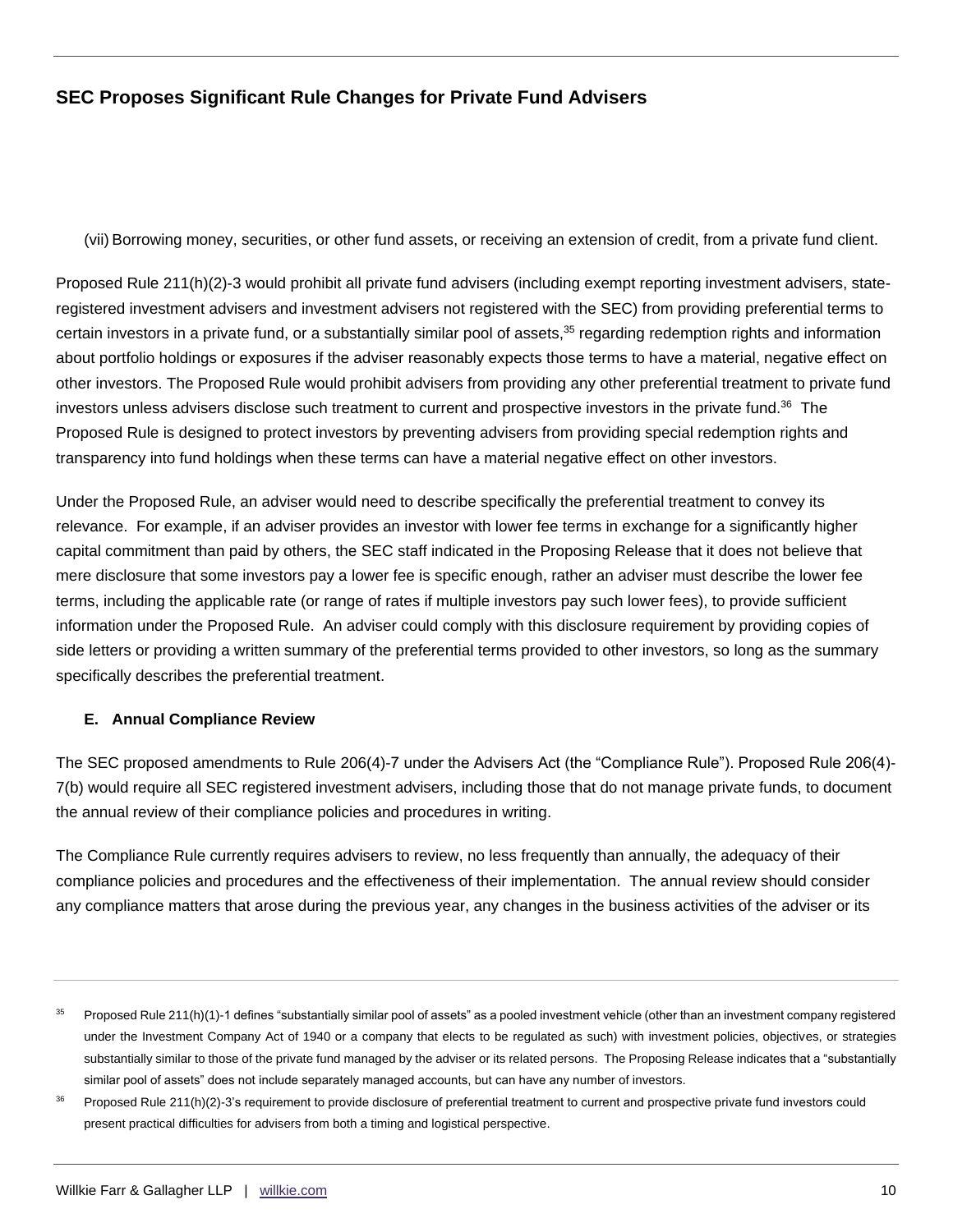affiliates, and any changes in the Advisers Act or applicable regulations that might suggest a need to revise the policies and procedures.

Proposed Rule 206(4)-7(b) does not enumerate specific elements that advisers must include in the written documentation of their annual reviews. The written documentation requirement is intended to be flexible to allow advisers to continue to use the review procedures they have developed and found most effective.

### **F. Books and Records**

The SEC also proposed amendments to Rule 204-2 under the Advisers Act, (the "Books and Records Rule"), which would require registered advisers that manage private funds to retain copies and records relating to the Proposed Rule above. The Proposed Rule would require advisers that manage private funds to retain a copy of any quarterly statement distributed to fund investors pursuant to the Proposed Rule, as well as a record of each addressee, the date(s) the statement was sent, address(es), and delivery method(s). The Proposed Rule also would require advisers to retain all records evidencing the calculation method for all expenses, payments, allocations, rebates, offsets, waivers, and performance listed on any quarterly statement delivered pursuant to the Proposed Rule. Finally, an adviser would be required to make and keep books and records substantiating the adviser's determination that each private fund it manages is categorized appropriately as a liquid fund or an illiquid fund.

### **G. Comment and Transition Periods**

Comments on the Proposed Rules are due 30 days after the publication of the Proposing Release in the Federal Register or 60 days after the publication of the Proposing Release on the SEC's website (*i.e.*, April 11, 2022), whichever is longer. If adopted, the Proposed Rules would have a one-year transition period for advisers to come into compliance.

### **H. Conclusion**

The new requirements under the Proposed Rules emphasize the SEC's continued focus on private funds and private fund advisers. The Proposed Rules would impose significant new requirements not within the scope of current regulations applicable to private fund advisers. If the Proposed Rules are adopted, investment advisers to private funds will need to review and update investor reporting and disclosure practices, compliance policies and procedures, and related recordkeeping practices. If adopted as is, private fund advisers might also need to alter fund governing documents and side letter arrangements with investors. We expect that the private fund industry will seek to engage with the SEC during the comment period as private funds advisers anticipate applying the requirements of the Proposed Rules to their private funds.